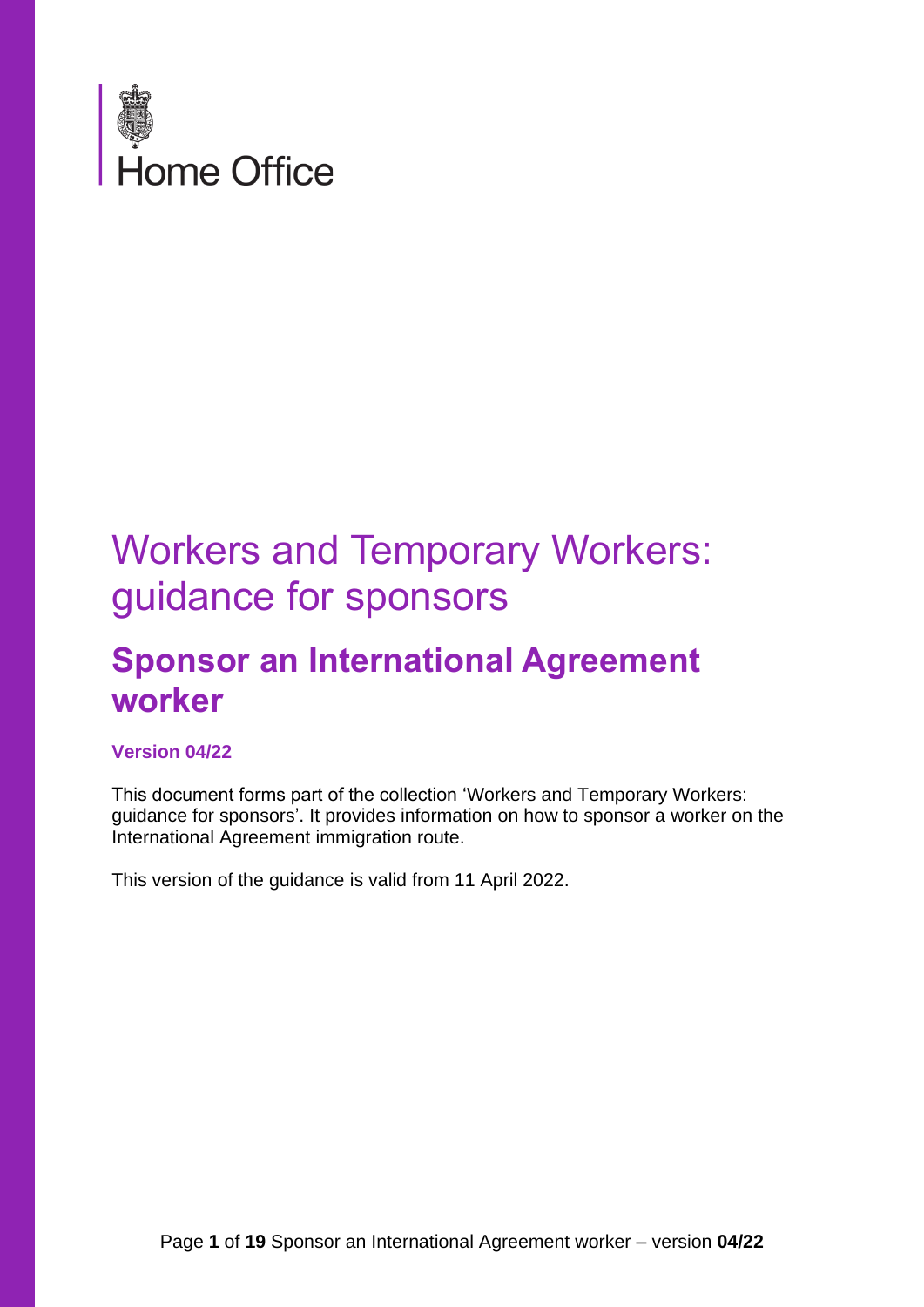<span id="page-1-0"></span>

| What are the sponsorship requirements for the International Agreement route? 8           |  |
|------------------------------------------------------------------------------------------|--|
| IAW2.                                                                                    |  |
|                                                                                          |  |
| Specific requirements for an International Agreement sponsor licence  9                  |  |
|                                                                                          |  |
|                                                                                          |  |
| IAW3. Eligible employment on the International Agreement route 11                        |  |
|                                                                                          |  |
| Employees of overseas government and international organisations 12                      |  |
| IAW4. Immigration requirements for International Agreement workers 13                    |  |
|                                                                                          |  |
|                                                                                          |  |
|                                                                                          |  |
|                                                                                          |  |
|                                                                                          |  |
|                                                                                          |  |
|                                                                                          |  |
|                                                                                          |  |
| Settlement for private servants in a diplomatic household  15                            |  |
|                                                                                          |  |
| Certificate of Sponsorship for International Agreement workers  17<br>IAW <sub>5</sub> . |  |
|                                                                                          |  |
|                                                                                          |  |
|                                                                                          |  |
|                                                                                          |  |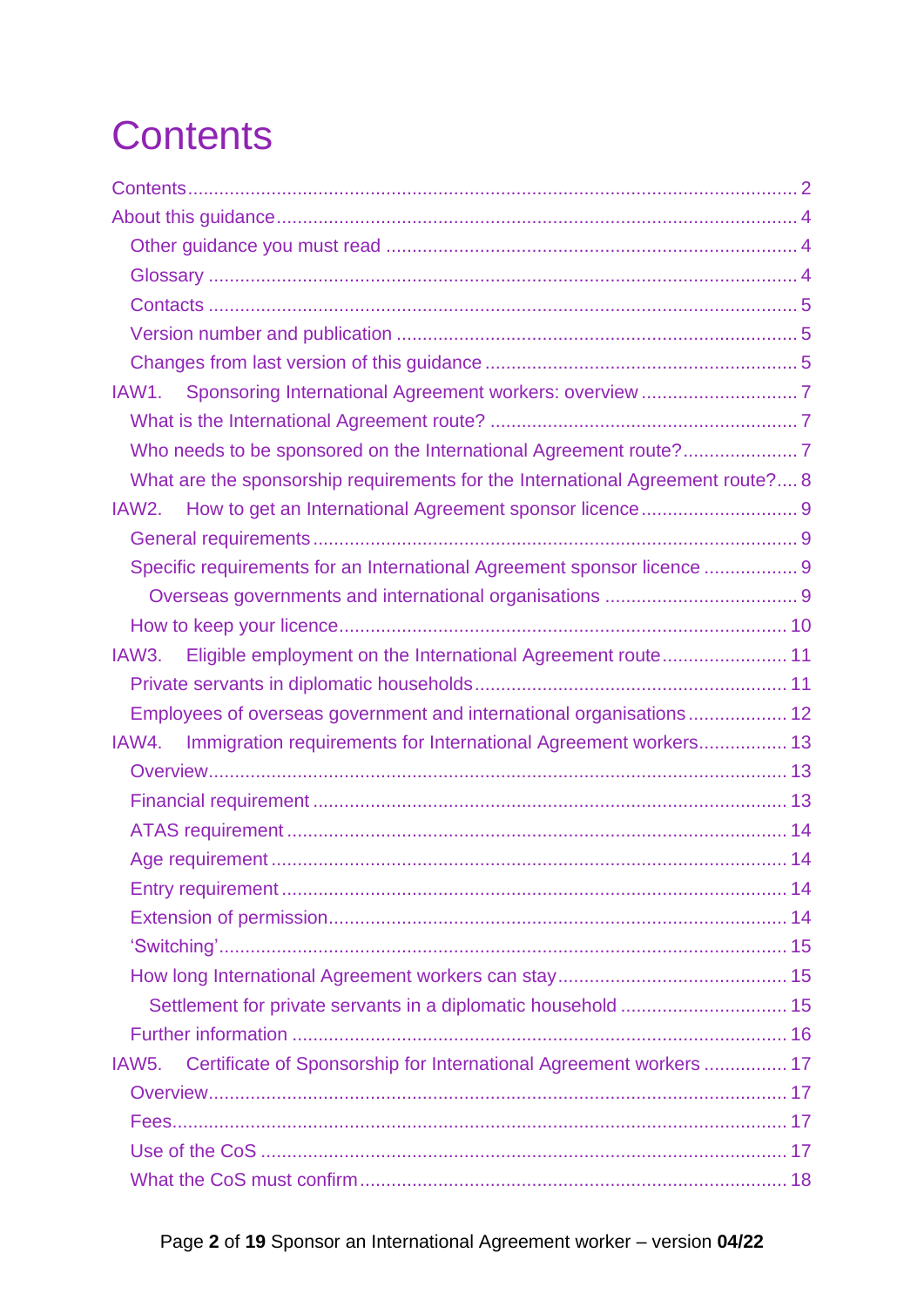| Confirming the role is covered by an eligible international agreement  19 |  |
|---------------------------------------------------------------------------|--|
|                                                                           |  |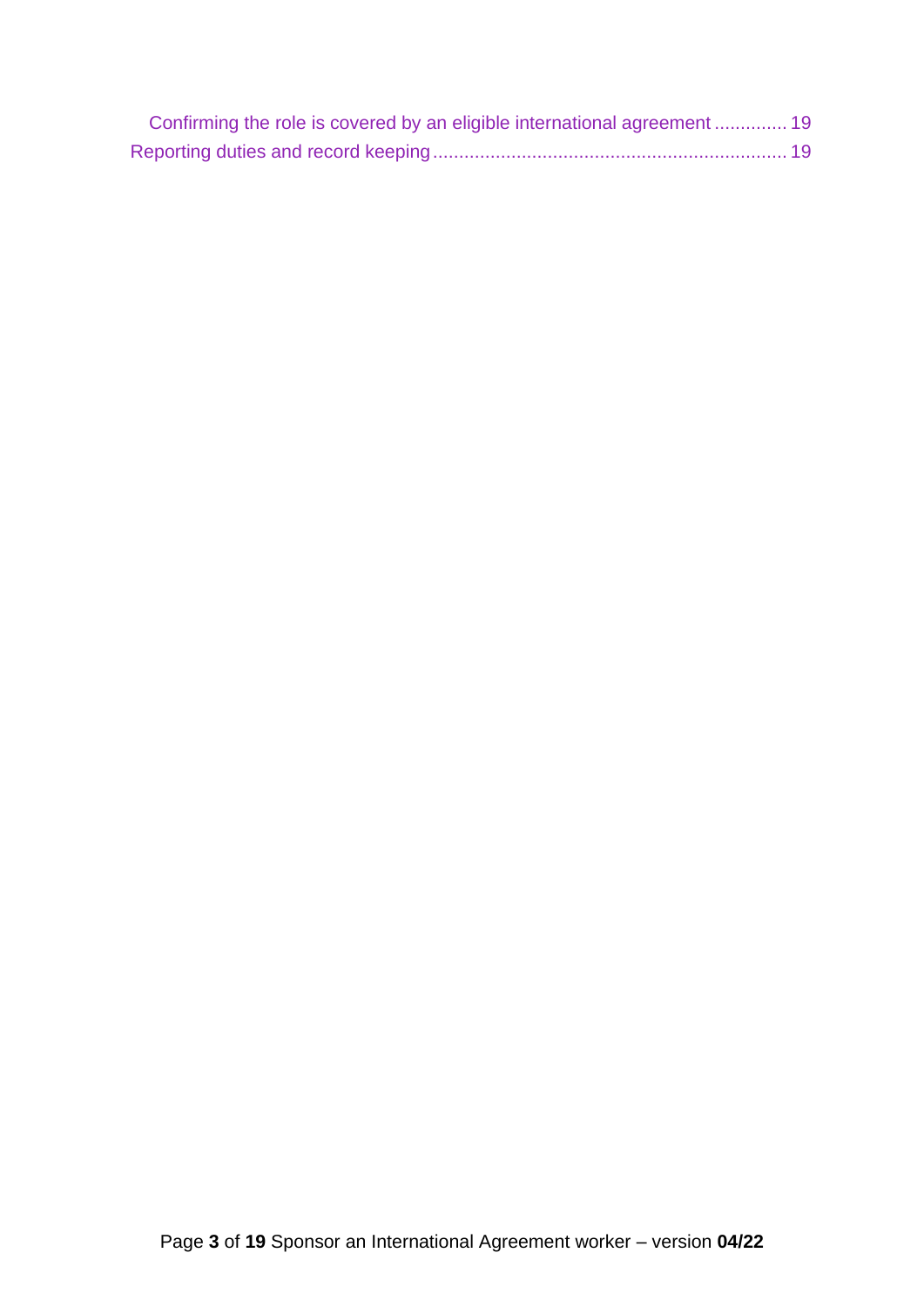# <span id="page-3-0"></span>About this guidance

This document provides information for employers on how to sponsor a worker on the Temporary Work – International Agreement route.

The International Agreement route allows you to sponsor a person to come to the UK to provide a service covered under international law, such as a private servant in a diplomatic household or an employee of an overseas government or international organisation.

The provisions for contractual service suppliers and independent professionals under this route have been replaced by the Global Business Mobility – Service Supplier route from 11 April 2022. For further information, and details of transitional arrangements, see [Sponsor a Global Business Mobility worker](https://www.gov.uk/government/publications/workers-and-temporary-workers-sponsor-an-intra-company-worker) on GOV.UK.

## <span id="page-3-1"></span>**Other guidance you must read**

To make sure you meet all of the relevant requirements and fulfil your sponsorship duties, you must read the following parts of the sponsor guidance, in addition to this document:

- [Part 1: Apply for a licence](https://www.gov.uk/government/publications/workers-and-temporary-workers-guidance-for-sponsors-part-1-apply-for-a-licence) if you do not already have a licence
- [Part 2: Sponsor a worker](https://www.gov.uk/government/publications/workers-and-temporary-workers-guidance-for-sponsors-part-2-sponsor-a-worker) for information on sponsoring workers common to all Worker and Temporary Worker routes
- [Part 3: Sponsor duties and compliance](https://www.gov.uk/government/publications/workers-and-temporary-workers-guidance-for-sponsors-part-3-sponsor-duties-and-compliance) for information about your duties as a licensed sponsor and the action we can take if you fail to meet these duties
- any relevant annexes or appendices referred to in the above documents

You can access all of these documents, and other information on sponsorship, on the [Sponsorship: guidance for employers and educators](https://www.gov.uk/government/collections/sponsorship-information-for-employers-and-educators) page on GOV.UK.

This guidance is subject to change. If you have printed or downloaded a copy of this guidance, check the version number and date on GOV.UK to ensure you are using the most up-to-date version.

#### <span id="page-3-2"></span>**Glossary**

There is a glossary of terms used throughout the sponsor guidance (including this document) at the beginning of [Part 1: Apply for a licence.](https://www.gov.uk/government/publications/workers-and-temporary-workers-guidance-for-sponsors-part-1-apply-for-a-licence)

Terms used in this document:

#### **International Agreement route**

This means the route in [Appendix Temporary Work –](https://www.gov.uk/guidance/immigration-rules/immigration-rules-appendix-t5-temporary-worker-international-agreement-worker) International Agreement to the Immigration Rules. Where the context requires it, it can also refer to:

- the route in Appendix T5 (Temporary Worker) International Agreement Worker in place between 1 December 2020 and 10 October 2021 inclusive
- the International Agreement sub-category of the Tier 5 (Temporary Worker)

Page **4** of **19** Sponsor an International Agreement worker – version **04/22**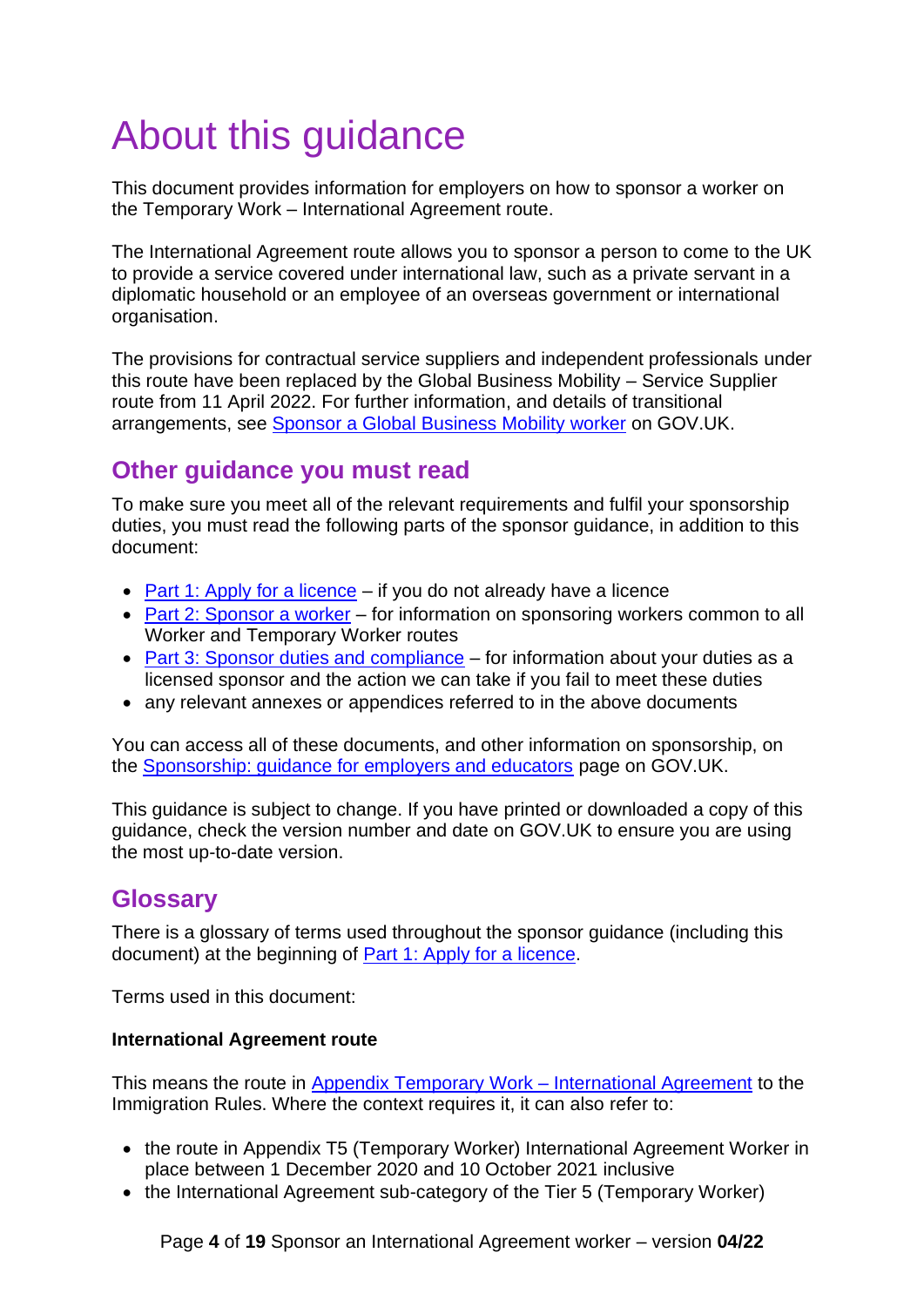route in Part 6A of the Rules in place before 1 December 2020

You can find previous versions of the Immigration Rules in the [Immigration Rules](https://www.gov.uk/government/collections/archive-immigration-rules)  [Archive](https://www.gov.uk/government/collections/archive-immigration-rules) on GOV.UK.

#### **International Agreement worker**

This means a person who is applying for, or has been granted, entry clearance or permission to stay on the International Agreement route; or who you are sponsoring, or intend to sponsor, on that route.

### <span id="page-4-0"></span>**Contacts**

If you think this guidance has factual errors or broken links, you can email the [Business Helpdesk.](mailto:BusinessHelpdesk@homeoffice.gov.uk)

If you have read this guidance, and the guidance referred to above, and you still have any queries, you can call us on 0300 123 4699 or email the Business [Helpdesk.](mailto:BusinessHelpdesk@homeoffice.gov.uk)

#### <span id="page-4-1"></span>**Version number and publication**

Below is information on the version number of this guidance and when it was published:

- version 04/22
- published on 11 April 2022

### <span id="page-4-2"></span>**Changes from last version of this guidance**

This version replaces version 03/22. The guidance has been updated to reflect changes to the Immigration Rules set out in [Statement of Changes HC 1118](https://www.gov.uk/government/collections/immigration-rules-statement-of-changes#statement-of-changes-to-the-immigration-rules:-2022) (published on 15 March 2022). The following changes have been made (paragraph numbers in square brackets refer to the previous version of this guidance):

- About this guidance: route definition amended to reflect that the provisions for contractual service suppliers and independent professionals have been replaced by the new Global Business Mobility – Service Supplier route from 11 April 2022; references to previous transitional arrangements deleted
- IAW1.1, IAW1.2, IAW2.4, IAW3.1: amended to reflect that contractual service suppliers and independent professionals are no longer covered by this route
- IAW1.5: minor drafting amendment
- [IAW2.9 to IAW2.12]: deleted to reflect that contractual service suppliers and independent professionals are no longer covered by this route; subsequent paragraphs in this section renumbered accordingly
- [IAW3.10 to IAW3.22]: deleted to reflect that contractual service suppliers and independent professionals are no longer covered by this route
- IAW4.16 to IAW4.22 [IAW4.16 to IAW4.18]: text on grant periods redrafted for clarity and to remove references to contractual service suppliers and independent professionals; subsequent paragraphs in this section renumbered accordingly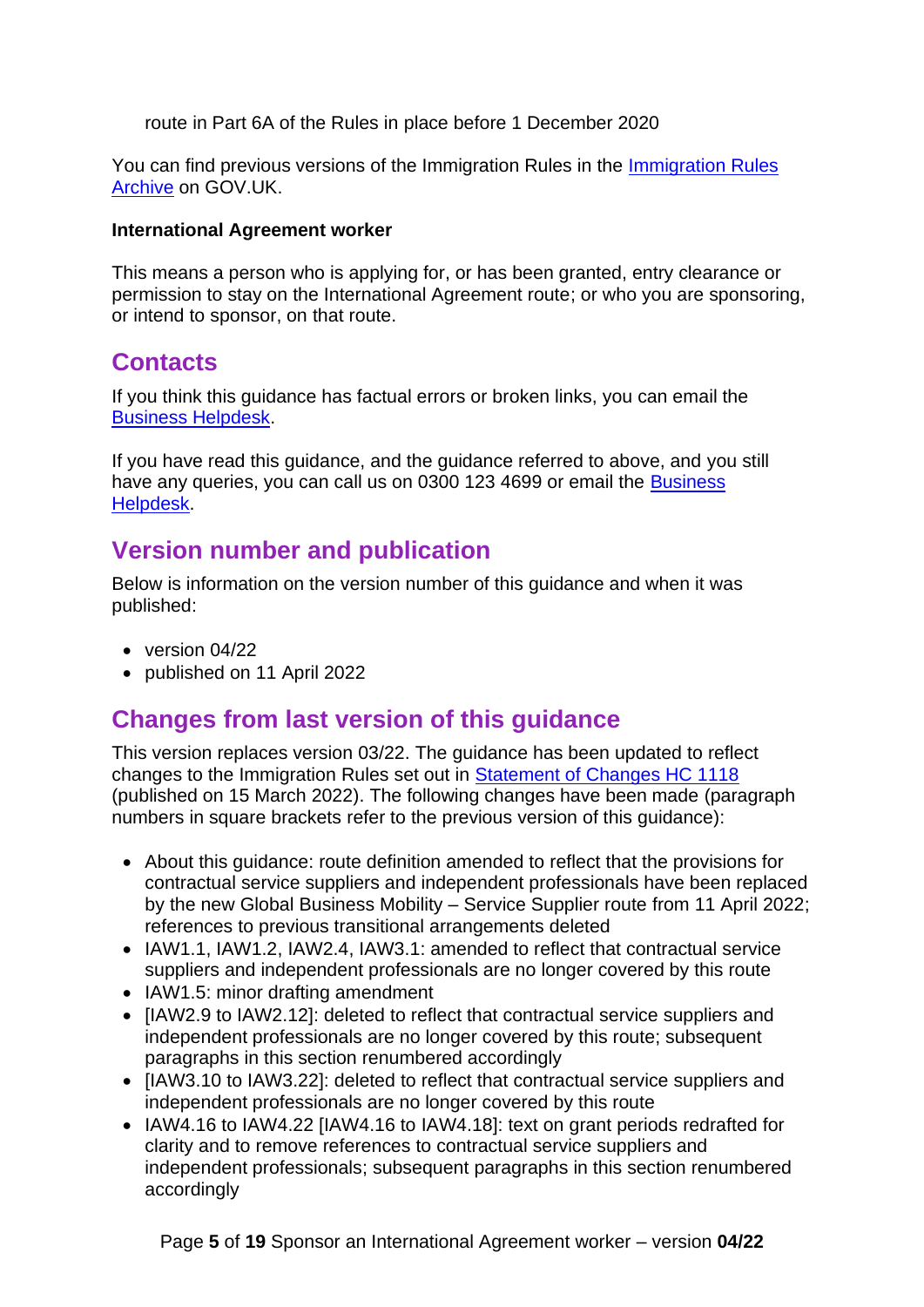- [IAW5.14]: deleted as no longer relevant to the International Agreement route; subsequent paragraphs in this section renumbered accordingly
- IAW5.14 to IAW5.16 [IAW5.15 to IAW5.17: amended to reflect that contractual service suppliers and independent professionals are no longer covered by this route
- [Annex IAW1]: deleted this information is now contained in Annex GBM1 of Sponsor a Global Business Mobility worker
- [Annex IAW2]: deleted this information is now contained in Annex GBM2 of Sponsor a Global Business Mobility worker
- other minor housekeeping changes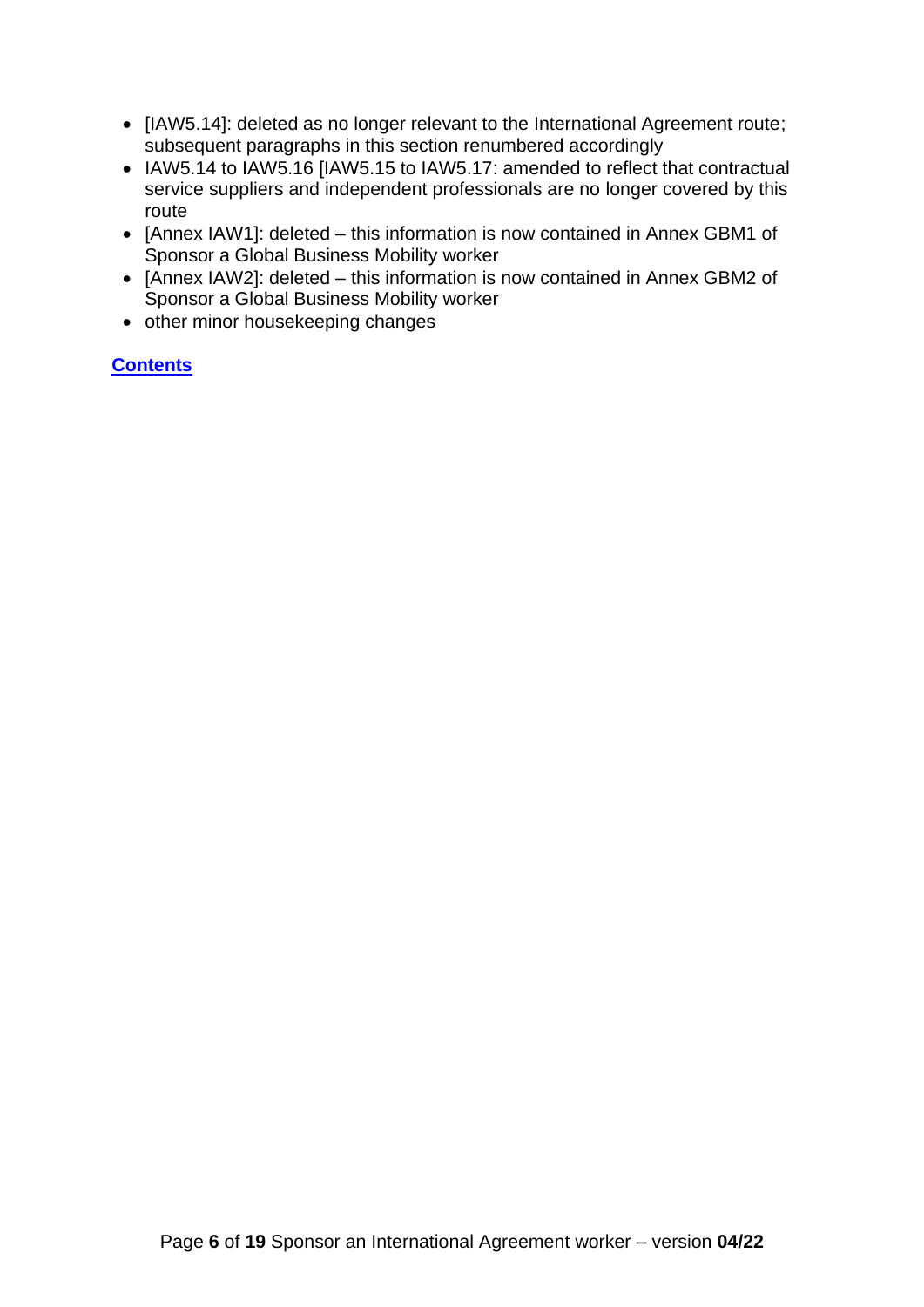## <span id="page-6-0"></span>IAW1. Sponsoring International Agreement workers: overview

This section provides an overview of the International Agreement route and the sponsorship requirements you must meet.

#### <span id="page-6-1"></span>**What is the International Agreement route?**

- IAW1.1. The International Agreement route allows a person to come to the UK to provide a service covered under international law, such as private servants in diplomatic households or employees of overseas governments and international organisations.
- IAW1.2. International Agreement workers can normally stay in the UK for a maximum period of 2 years – there is an exception to this for private servants in a diplomatic household who meet certain requirements. See ['How long International Agreement workers can stay'](#page-14-1).
- IAW1.3. Workers must be aged at least 18 on the date of application for entry clearance or permission to stay to qualify on this route.
- IAW1.4. International Agreement workers can bring their family members (dependent partner and dependent children) to the UK, if they meet the relevant immigration requirements for dependants.
- IAW1.5. The International Agreement route is not a route to settlement in the UK (with the exception of private servants in a diplomatic household who were originally granted entry clearance under the International Agreement rules in force before 6 April 2012 – see [Settlement for private servants in](#page-14-2)  [a diplomatic household\)](#page-14-2).

#### <span id="page-6-2"></span>**Who needs to be sponsored on the International Agreement route?**

- IAW1.6. You will need to sponsor any overseas national you wish to employ on the International Agreement route if they are not a 'settled worker' or do not otherwise have immigration permission to work for you in the UK. This includes most [EU, EEA](https://www.gov.uk/eu-eea) and Swiss nationals who arrived in the UK after 31 December 2020.
- IAW1.7. You do not have to sponsor certain categories of worker, including:
	- Irish citizens (with very limited exceptions)
	- EU, EEA and Swiss citizens (and their eligible family members) who have been granted status under the [EU Settlement Scheme](https://www.gov.uk/settled-status-eu-citizens-families)
	- people with indefinite leave to enter or remain in the UK (also known as 'settlement')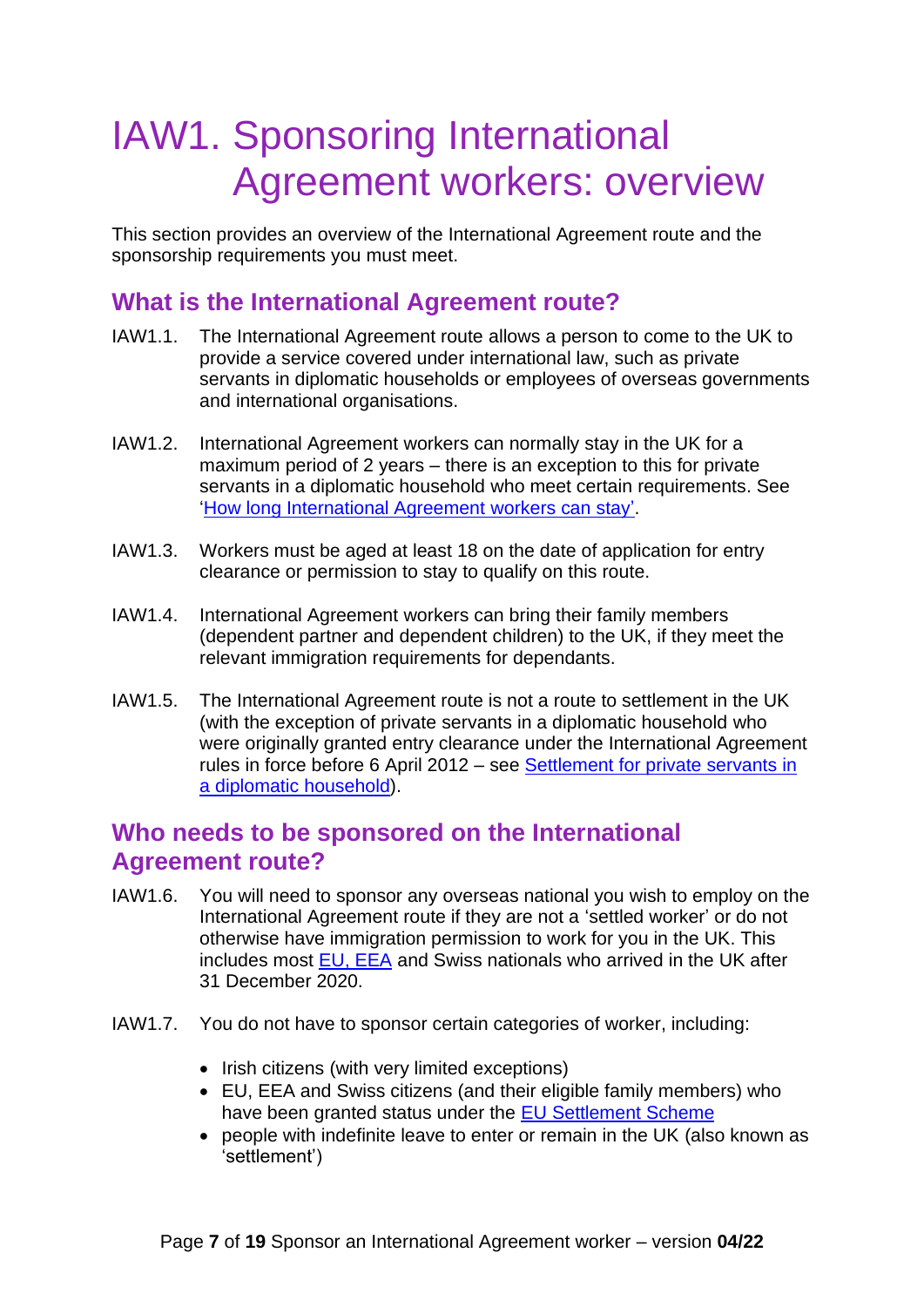IAW1.8. This is not a complete list. For further information on who does, and does not, need sponsorship, see section S1 of [Part 2: Sponsor a worker.](https://www.gov.uk/government/publications/workers-and-temporary-workers-guidance-for-sponsors-part-2-sponsor-a-worker/workers-and-temporary-workers-guidance-for-sponsors-part-2-sponsor-a-worker-general-information-accessible-version#who-needs)

### <span id="page-7-0"></span>**What are the sponsorship requirements for the International Agreement route?**

IAW1.9. If you wish to sponsor an International Agreement worker, you must:

- hold a valid [Temporary Worker](#page-8-4) sponsor licence for the International Agreement route
- understand [what the International Agreement route is](#page-6-1) and who you can [sponsor](#page-10-0) on this route
- understand the general requirements for sponsoring workers see Part 2: Sponsor a worker - general information
- satisfy yourself the worker you wish to sponsor can meet the [immigration requirements](#page-12-3) for this route
- assign a [valid Certificate of Sponsorship \(CoS\)](#page-16-4) to the worker you wish to sponsor and pay the [relevant CoS fee](https://www.gov.uk/government/publications/visa-regulations-revised-table)
- keep records for each worker you sponsor, including information on how you recruited them  $-$  see Appendix  $D$  to the sponsor guidance
- have eligible 'key personnel' in place to manage your licence and assign CoS – see [Part 1: Apply for a licence](https://www.gov.uk/government/publications/workers-and-temporary-workers-guidance-for-sponsors-part-1-apply-for-a-licence/workers-and-temporary-workers-guidance-for-sponsors-part-1-apply-for-a-licence-accessible-version#L4) for guidance on key personnel
- $\bullet$  understand and comply with all of your sponsor duties see [Part](https://www.gov.uk/government/publications/workers-and-temporary-workers-guidance-for-sponsors-part-3-sponsor-duties-and-compliance) 3: [Sponsor duties and compliance](https://www.gov.uk/government/publications/workers-and-temporary-workers-guidance-for-sponsors-part-3-sponsor-duties-and-compliance)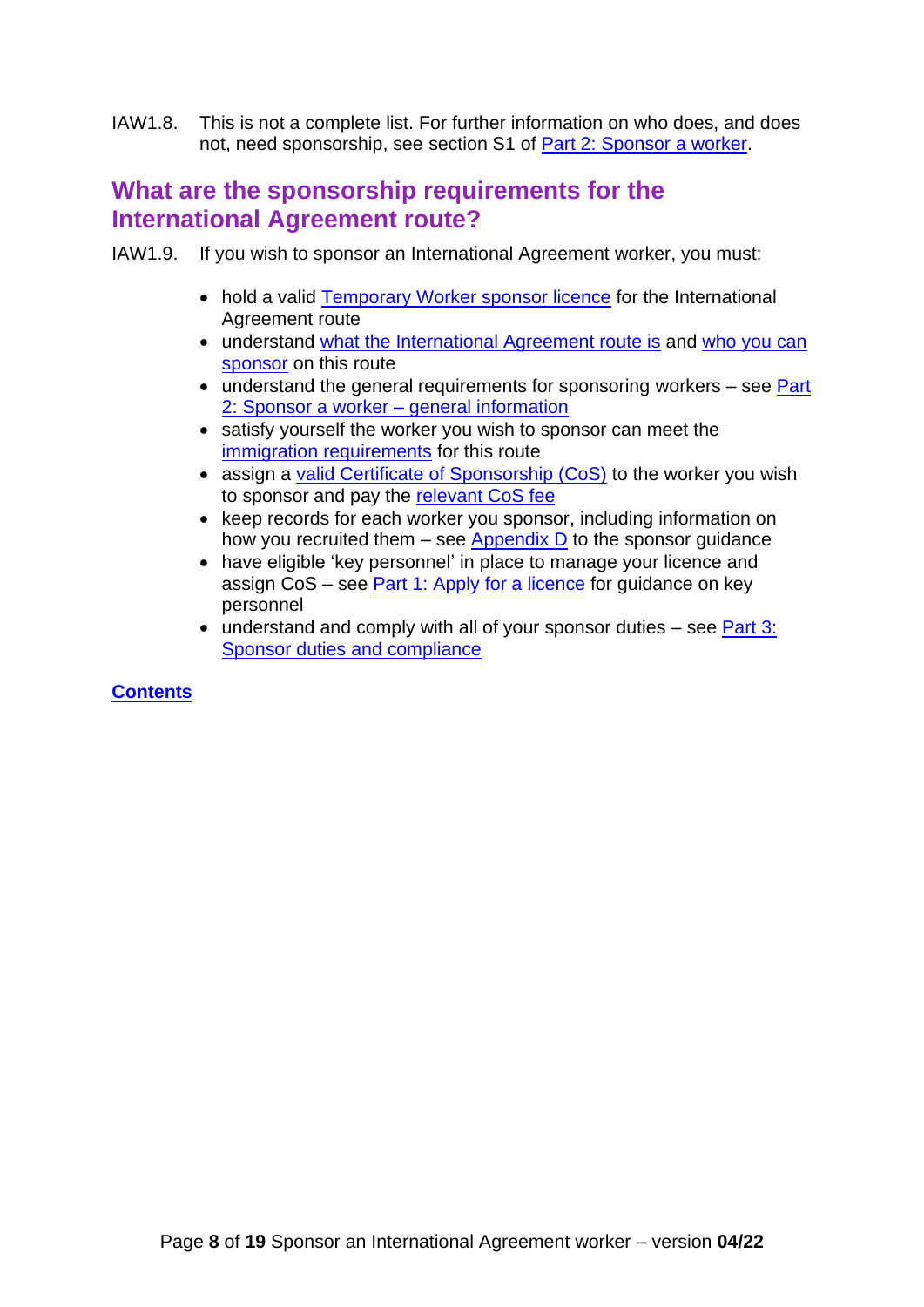## <span id="page-8-4"></span><span id="page-8-0"></span>IAW2. How to get an International Agreement sponsor licence

This section tells you about the requirements you must meet to be eligible for an International Agreement sponsor licence.

#### <span id="page-8-1"></span>**General requirements**

- IAW2.1. If you wish to sponsor an International Agreement worker, you must hold a valid Temporary Worker sponsor licence for the International Agreement route. If you do not already hold such a licence, you must apply for one by completing the [online application form,](https://www.points.homeoffice.gov.uk/gui-sponsor-jsf/Register/SponsorRegister.faces) paying the relevant [application fee,](https://www.gov.uk/government/publications/visa-regulations-revised-table) and submitting the supporting evidence specified in [Appendix A](https://www.gov.uk/government/publications/supporting-documents-for-sponsor-applications-appendix-a) to the sponsor guidance.
- IAW2.2. Before applying for your licence, you should read:
	- [Part 1: Apply for a licence](https://www.gov.uk/government/publications/workers-and-temporary-workers-guidance-for-sponsors-part-1-apply-for-a-licence) for detailed information on the general requirements and the application process
	- this section for quidance specific to the International Agreement route
- IAW2.3. If you already hold a sponsor licence and it's due to expire within the next 90 days, you should apply now to renew it. See [Part 3: Sponsor duties](https://www.gov.uk/government/publications/workers-and-temporary-workers-guidance-for-sponsors-part-3-sponsor-duties-and-compliance/workers-and-temporary-workers-guidance-for-sponsors-part-3-sponsor-duties-and-compliance-accessible-version)  [and compliance](https://www.gov.uk/government/publications/workers-and-temporary-workers-guidance-for-sponsors-part-3-sponsor-duties-and-compliance/workers-and-temporary-workers-guidance-for-sponsors-part-3-sponsor-duties-and-compliance-accessible-version) for guidance on renewing your licence.

#### <span id="page-8-2"></span>**Specific requirements for an International Agreement sponsor licence**

- IAW2.4. In addition to the general requirements for a sponsor licence set out in [Part 1: Apply for a licence,](https://www.gov.uk/government/publications/workers-and-temporary-workers-guidance-for-sponsors-part-1-apply-for-a-licence) to be eligible for an International Agreement sponsor licence, you must be able, and intend, to sponsor:
	- private servants in diplomatic households or in the households of officials working for recognised international organisations
	- employees of an overseas government or a recognised international organisation

#### <span id="page-8-3"></span>Overseas governments and international organisations

- IAW2.5. If you are applying for a sponsor licence as an overseas government organisation (such as a diplomatic mission) or an international organisation, you must be recognised by the UK.
- IAW2.6. In the case of international organisations, this must be an organisation that is established by an international treaty signed by the UK. This can include offices of 'states' not recognised by the UK but you must be included on the [exempt organisations list](https://www.gov.uk/government/publications/list-of-international-organisations-whose-employees-do-not-need-entry-clearance) on GOV.UK. This is a list of international organisations recognised by the UK, some of whose employees or officials (typically, senior employees or officials) may qualify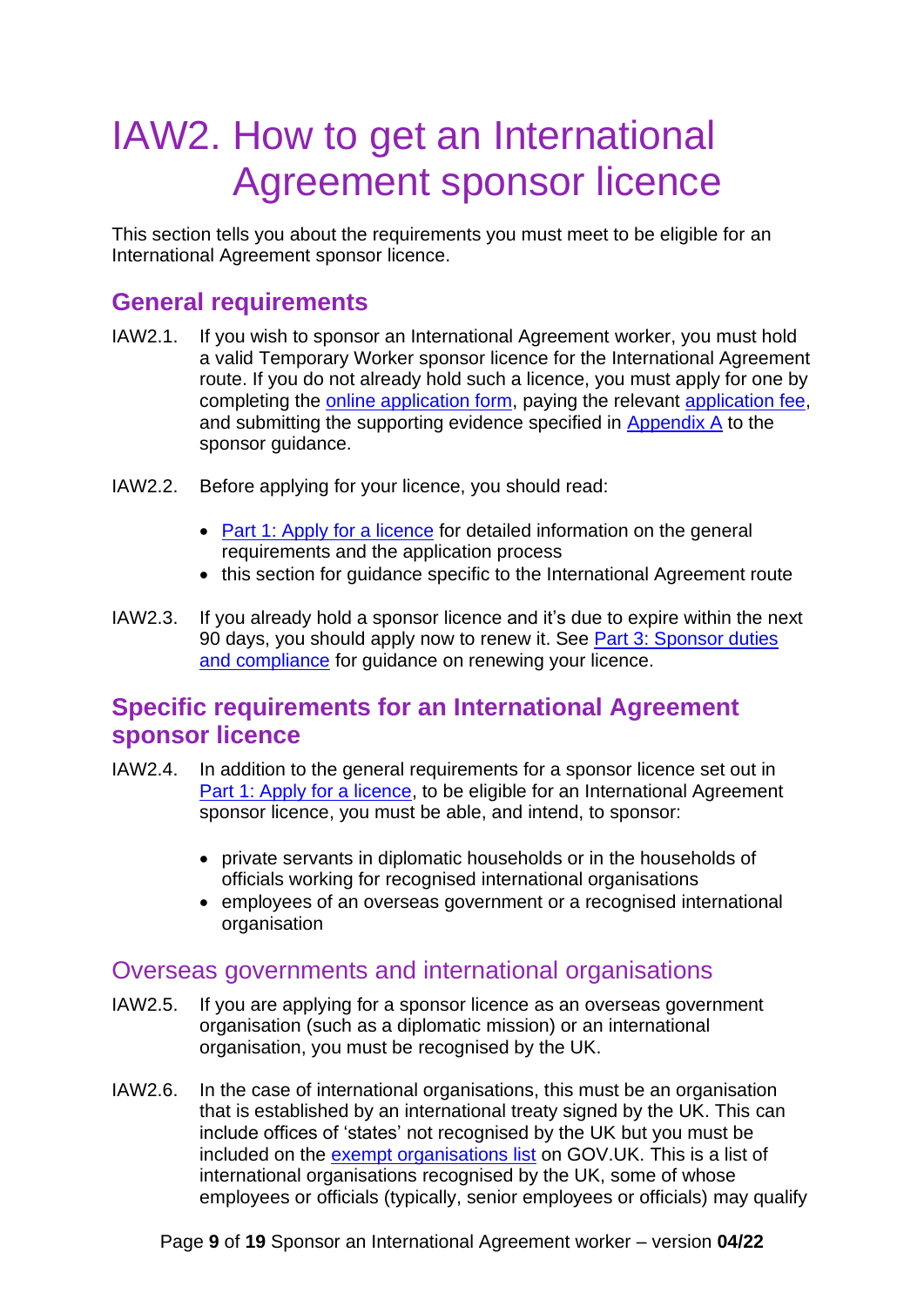for an [exemption from immigration control.](https://www.gov.uk/exempt-vignette) Employees or officials of these organisations who are not exempt from immigration control can be sponsored on the International Agreement route.

- IAW2.7. An application for a sponsor licence from an overseas government or international organisation is deemed to include an acknowledgement that we may seek, from your Head of Mission or Head of Organisation, a limited waiver of inviolability and of immunity to enter your residence or premises to undertake compliance activity while your sponsor licence application is being considered or after your licence has been granted.
- IAW2.8. When making your application, you must include with your application a signed letter from your Head of Mission, or Head of Organisation, confirming that they:
	- agree to the application being made
	- wish to sponsor workers on the International Agreement route
	- accept the duties of sponsorship

#### <span id="page-9-0"></span>**How to keep your licence**

- IAW2.9. If you are granted a licence, you must comply with all of your sponsor duties. If you do not, we may take action against you, including:
	- downgrading your licence rating
	- suspending your licence
	- revoking your licence
	- reporting you to the police or other relevant authorities

IAW2.10. For details, see [Part 3: Sponsor duties and compliance.](https://www.gov.uk/government/publications/workers-and-temporary-workers-guidance-for-sponsors-part-3-sponsor-duties-and-compliance)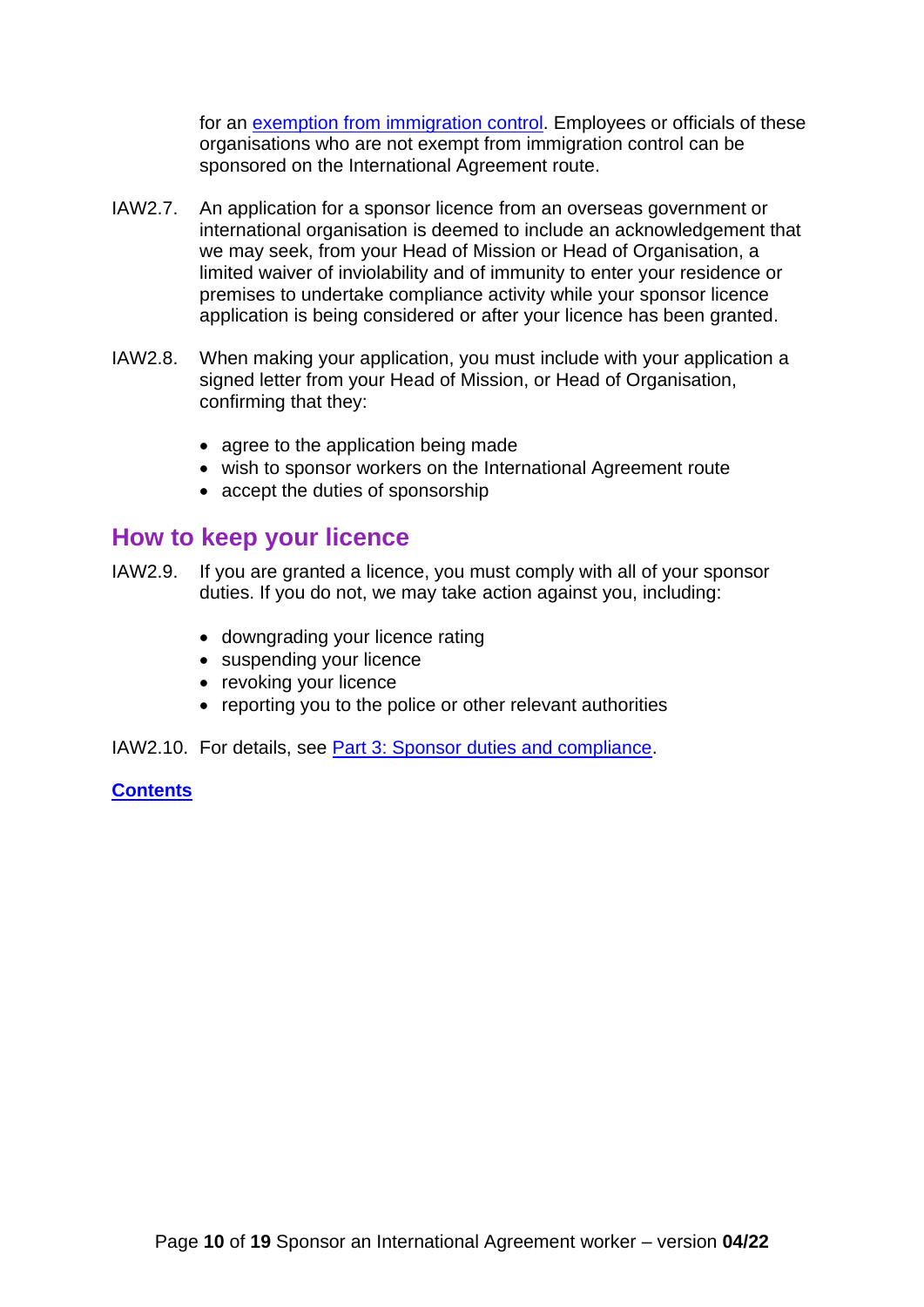## <span id="page-10-0"></span>IAW3. Eligible employment on the International Agreement route

This section tells you about the three provisions under which you can sponsor a person on the International Agreement route.

- IAW3.1. There are two main provisions under which you can sponsor International Agreement workers:
	- [private servants in diplomatic households](#page-10-1)
	- [employees of overseas governments and recognised international](#page-11-0)  **[organisations](#page-11-0)**
- IAW3.2. These are described in detail below. The worker must fully meet the requirements of the relevant provision.

### <span id="page-10-1"></span>**Private servants in diplomatic households**

- IAW3.3. This provision is for a worker who:
	- will be employed full time as a private servant by, and in the household of, either:
		- o a named member of staff of a diplomatic or consular mission who has diplomatic privileges and immunity as defined by the Vienna [Convention on Diplomatic Relations,](https://legal.un.org/ilc/texts/instruments/english/conventions/9_1_1961.pdf) or
		- o a named official employed by a [recognised international organisation](#page-8-3) with diplomatic privileges or immunities under UK or international law
	- must not intend to undertake any other role for the sponsor other than as a private servant in the specified household
	- must intend to work full time in the role they are being sponsored for
	- is not related, either by blood or marriage, to the employer, or to the employer's spouse – this includes, but is not limited to, the spouse or unmarried partner, child, parent, grandparent or sibling of either the employer or the employer's spouse
	- must intend to leave the UK at the end of their permitted stay
	- will be paid at least [National Minimum Wage](https://www.gov.uk/minimum-wage-different-types-work) throughout their stay in the UK
	- must provide the evidence of employment terms and conditions as set out in Appendix Domestic Worker Terms and Conditions
	- must provide a signed statement from the sponsor confirming that the role will not constitute work done in relation to the employer's family household within the meaning of [regulation 57 of the National Minimum](http://www.legislation.gov.uk/uksi/2015/621/regulation/57/made)  [Wage Regulations 2015](http://www.legislation.gov.uk/uksi/2015/621/regulation/57/made) (as amended from time to time)
- IAW3.4. Where the worker had permission under the rules in place from 6 April 2012 and is applying to extend their permission they must:
	- be working for the same employer; and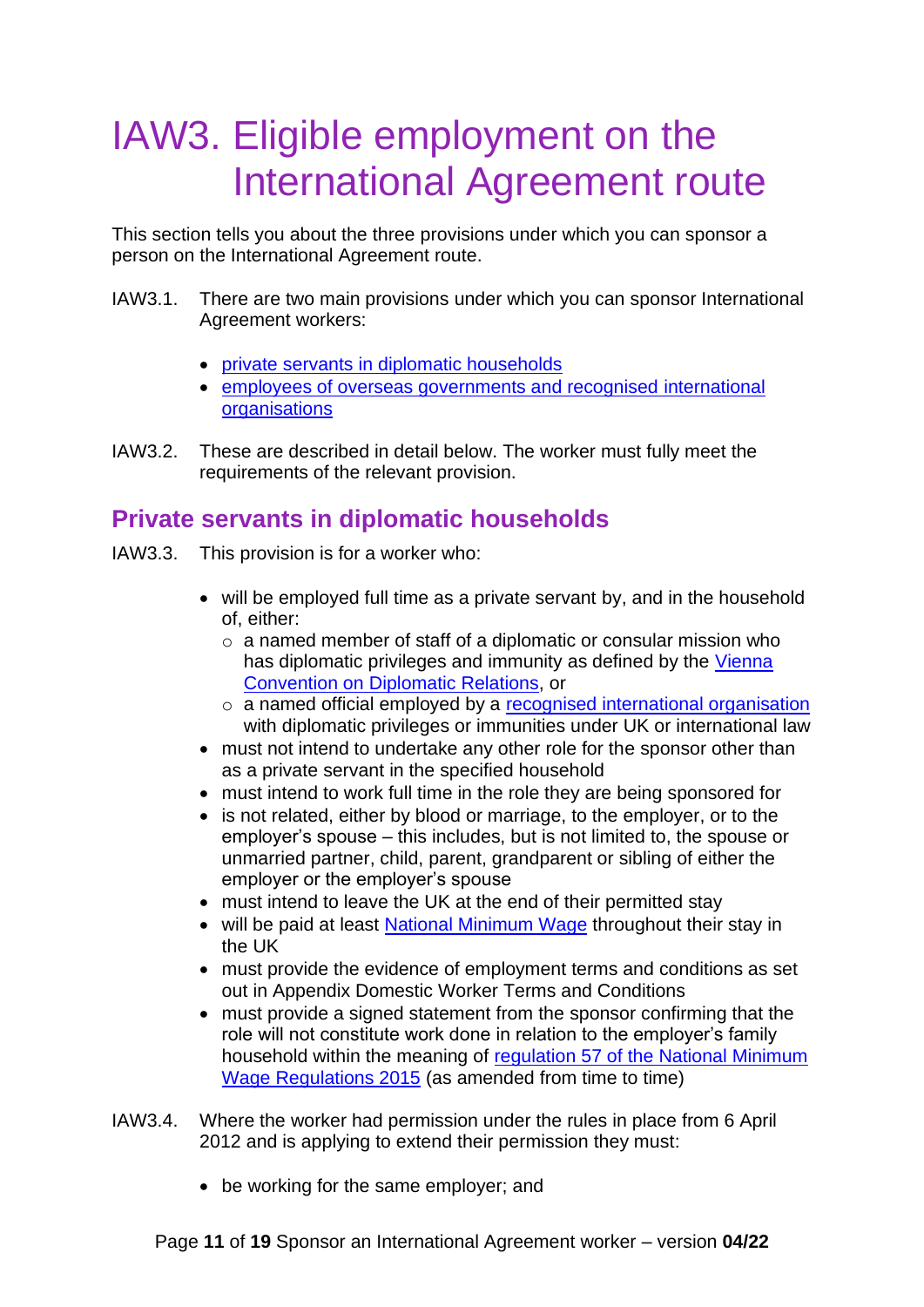- have continued to work for that employer throughout their time in the UK with permission as a private servant on the International Agreement route
- IAW3.5. A private servant in a diplomatic household can be sponsored for up to 2 years, unless they have already spent 3 years in the UK on this basis, in which case they can be sponsored for up to 5 years in total. Where the worker was last granted entry clearance under this provision under the Rules in force before 6 April 2012, they may be eligible to [apply for](https://www.gov.uk/settle-in-the-uk/y/you-have-a-work-visa/tier-5-international-agreement-visa)  [settlement \(indefinite leave to remain\).](https://www.gov.uk/settle-in-the-uk/y/you-have-a-work-visa/tier-5-international-agreement-visa) A person with who has been granted settlement does not need to be sponsored.

#### <span id="page-11-0"></span>**Employees of overseas government and international organisations**

- IAW3.6. This provision is for employees of overseas governments or [recognised](#page-8-3)  [international organisations](#page-8-3) who are not exempt from immigration control.
- IAW3.7. You should check the guidance on GOV.UK to see if the worker may qualify for an [exempt vignette.](https://www.gov.uk/exempt-vignette) If they do, you do not need to sponsor them. If they are not exempt, they can be sponsored on the International Agreement route.
- IAW3.8. Workers sponsored on this basis must not intend to take any other form of role for the sponsor other than that for which their Certificate of Sponsorship was assigned. They can, however, take eligible 'supplementary employment' – see section S8 of [Part 2: Sponsor a worker](https://www.gov.uk/government/publications/workers-and-temporary-workers-guidance-for-sponsors-part-2-sponsor-a-worker/workers-and-temporary-workers-guidance-for-sponsors-part-2-sponsor-a-worker-general-information-accessible-version) for further details.
- IAW3.9. An employee of an overseas government or international organisation can be sponsored for a maximum of 2 years on the International Agreement route.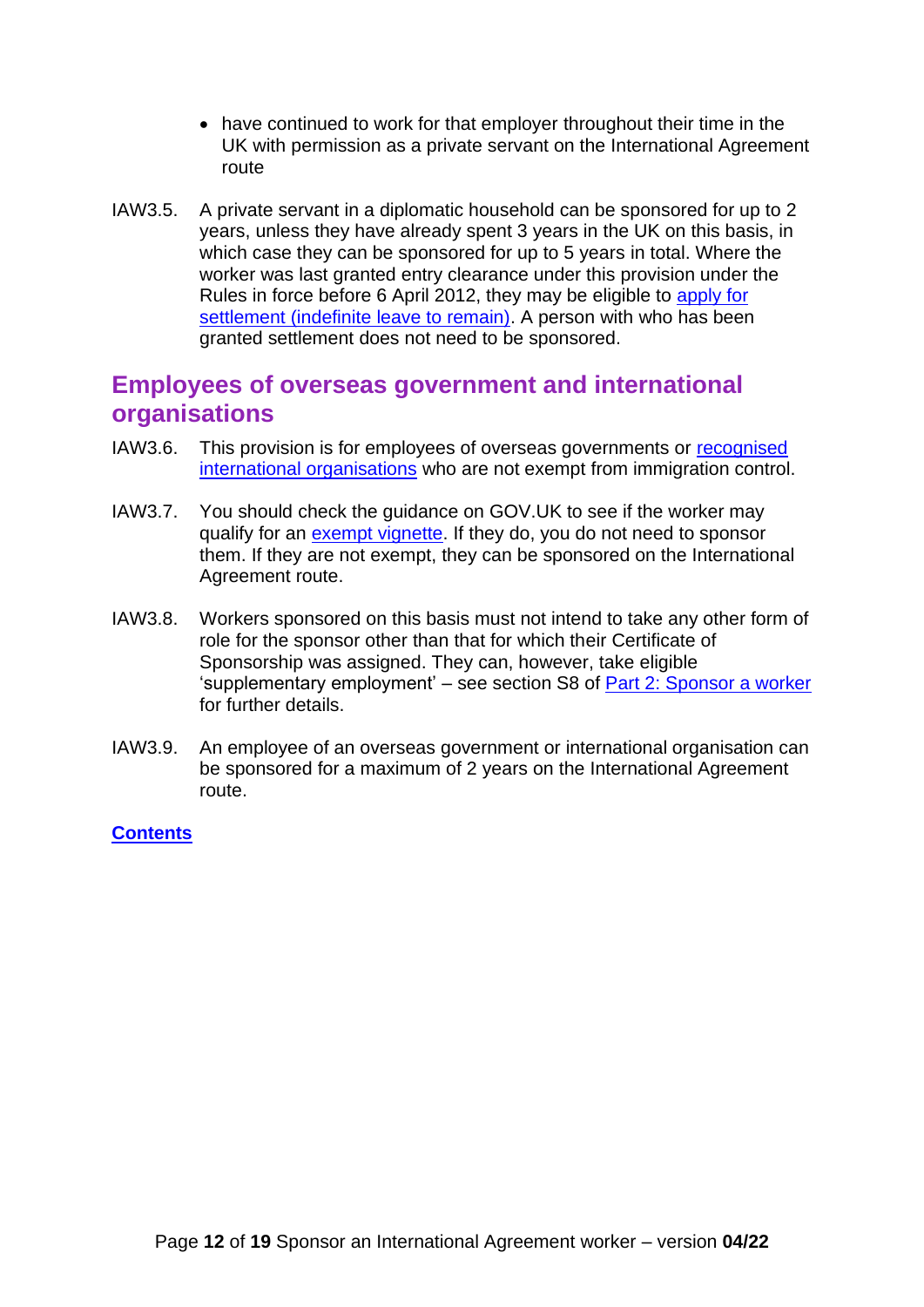## <span id="page-12-3"></span><span id="page-12-0"></span>IAW4. Immigration requirements for International Agreement workers

This section tells you about the immigration requirements applicants must meet to qualify on the International Agreement route and where you can find further information.

#### <span id="page-12-1"></span>**Overview**

- IAW4.1. People who wish to come to the UK on the International Agreement route must meet the requirements in [Appendix Temporary Work -](https://www.gov.uk/guidance/immigration-rules/immigration-rules-appendix-t5-temporary-worker-international-agreement-worker) International [Agreement](https://www.gov.uk/guidance/immigration-rules/immigration-rules-appendix-t5-temporary-worker-international-agreement-worker) to the Immigration Rules.
- IAW4.2. These requirements include that the applicant:
	- has a valid [Certificate of Sponsorship](#page-16-4) (CoS) from an [approved sponsor](#page-8-4) for [eligible employment](#page-10-0)
	- genuinely intends, and is able, to do the role for which they are being sponsored
	- does not intend to undertake employment other than in the role for which they are being sponsored, or as otherwise permitted by their conditions of stay – see section S8 in [Part 2: Sponsor a worker](https://www.gov.uk/government/publications/workers-and-temporary-workers-guidance-for-sponsors-part-2-sponsor-a-worker/workers-and-temporary-workers-guidance-for-sponsors-part-2-sponsor-a-worker-general-information-accessible-version) for details
	- where relevant, meets the [financial requirement](#page-12-2)
	- where relevant, meets the [ATAS requirement](#page-13-0)
	- is aged at least 18 on the date of application see [Age requirement](#page-13-1)
	- meets the relevant requirements for [entry,](#page-13-2) [extension](#page-13-3) and [switching](#page-14-0)
- IAW4.3. This is not a complete list of requirements you must refer to the relevant [Immigration Rules](https://www.gov.uk/guidance/immigration-rules/immigration-rules-appendix-t5-temporary-worker-international-agreement-worker) for these.

### <span id="page-12-2"></span>**Financial requirement**

- IAW4.4. If the applicant is applying for entry clearance from outside the UK, or has been in the UK for less than one year at the date of application, they must show they have enough funds to support themselves and any family members in the UK.
- IAW4.5. If you are an A-rated sponsor, you can certify this requirement is met when you assign a CoS to them (also known as 'certifying maintenance'). Otherwise, the applicant must provide evidence of funds as specified in [Appendix Finance](https://www.gov.uk/guidance/immigration-rules/immigration-rules-appendix-finance) to the Immigration Rules.
- IAW4.6. For further information, see section S7 of [Part 2: Sponsor a worker.](https://www.gov.uk/government/publications/workers-and-temporary-workers-guidance-for-sponsors-part-2-sponsor-a-worker)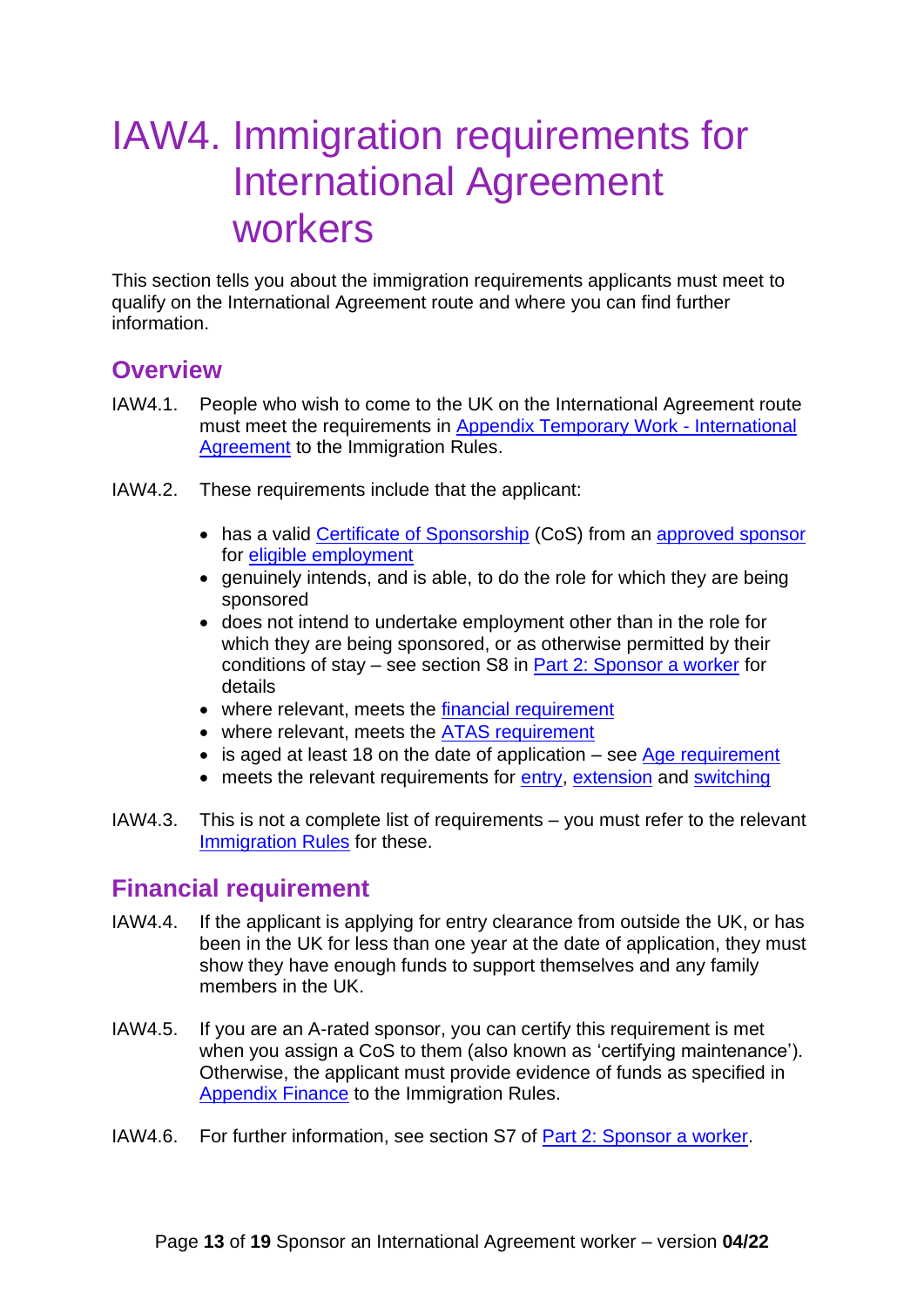## <span id="page-13-0"></span>**ATAS requirement**

- IAW4.7. When you assign a CoS on the International Agreement route, you must check and confirm whether the worker needs to apply for an [Academic](https://www.gov.uk/guidance/academic-technology-approval-scheme)  [Approval Technology Scheme \(ATAS\) certificate](https://www.gov.uk/guidance/academic-technology-approval-scheme) from the Foreign, Commonwealth and Development Office before they can start (or continue) working for you.
- IAW4.8. An International Agreement worker will need an ATAS certificate if all of the following are true:
	- you are also licensed as a Student sponsor
	- the worker is not an [exempt national](https://www.gov.uk/government/publications/workers-and-temporary-workers-guidance-for-sponsors-part-2-sponsor-a-worker/workers-and-temporary-workers-guidance-for-sponsors-part-2-sponsor-a-worker-general-information-accessible-version#Exempt-nationalities)
	- you are sponsoring the worker in a [relevant occupation code](https://www.gov.uk/government/publications/workers-and-temporary-workers-guidance-for-sponsors-part-2-sponsor-a-worker/workers-and-temporary-workers-guidance-for-sponsors-part-2-sponsor-a-worker-general-information-accessible-version#Occupation-codes)
	- the work involves research at PhD level or above in relevant subject [area](https://www.gov.uk/government/publications/workers-and-temporary-workers-guidance-for-sponsors-part-2-sponsor-a-worker/workers-and-temporary-workers-guidance-for-sponsors-part-2-sponsor-a-worker-general-information-accessible-version#Subject-areas)
- IAW4.9. If the worker needs an ATAS certificate, you should encourage them to apply for one as soon as possible, as they will need to include a copy of the certificate with their application for entry clearance or permission to stay. If they fail to do so, we will refuse their application and you may lose your sponsor licence (or licences).
- IAW4.10. For further information on the ATAS requirement, and your responsibilities in relation to it, see under ['ATAS requirement'](https://www.gov.uk/government/publications/workers-and-temporary-workers-guidance-for-sponsors-part-2-sponsor-a-worker/workers-and-temporary-workers-guidance-for-sponsors-part-2-sponsor-a-worker-general-information-accessible-version#ATAS-requirement) in section S7 of Part 2: [Sponsor a worker.](https://www.gov.uk/government/publications/workers-and-temporary-workers-guidance-for-sponsors-part-2-sponsor-a-worker)

### <span id="page-13-1"></span>**Age requirement**

- IAW4.11. All applicants applying on the International Agreement route from 11 October 2021 must be aged at least 18 on the date of application.
- IAW4.12. There was no minimum age requirement for applicants (other than private servants in diplomatic households) applying before 9 a.m. on 11 October 2021. If you are sponsoring a worker aged under 18 (where this was permitted when they applied for permission), you must have regard to your safeguarding children duty – see section  $L2$  of Part 1: Apply for a licence for information on this requirement.

### <span id="page-13-2"></span>**Entry requirement**

IAW4.13. Applicants must apply for entry clearance (a visa) to be able to come to the UK on this route. If they arrive in the UK without the relevant visa, they will be refused entry, even if they otherwise meet the requirements.

### <span id="page-13-3"></span>**Extension of permission**

IAW4.14. Those already in the UK with permission on the International Agreement route can apply to extend their stay, up to the [maximum permitted period,](#page-14-1) to continue in the same employment, if they meet the requirements.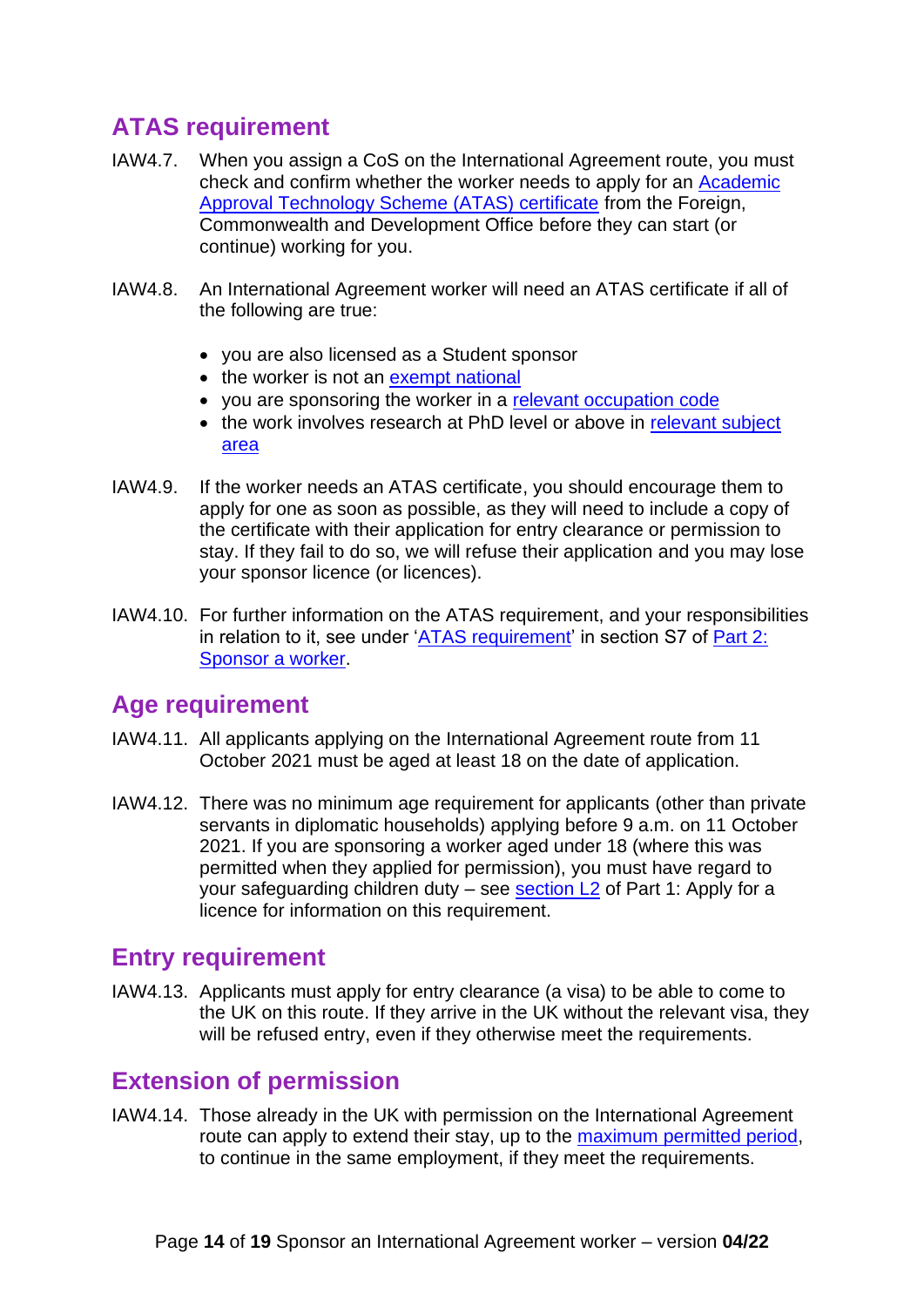### <span id="page-14-0"></span>**'Switching'**

IAW4.15. Individuals in the UK on another immigration route are not permitted to switch (change immigration category) to the International Agreement route. If you wish to sponsor a person on the International Agreement route but they are in the UK on another route, they must leave the UK and apply for entry clearance from overseas.

#### <span id="page-14-1"></span>**How long International Agreement workers can stay**

- IAW4.16. If the applicant makes a successful application for entry clearance, they will be granted for whichever is the shorter of:
	- the period of the role on the CoS plus 14 days before and 14 days after that period; or
	- 24 months
- IAW4.17. If the applicant makes a successful application for permission to stay, they will be granted for whichever is the shorter of:
	- the period of the role on the CoS plus 14 days after that period; or
	- the difference between the period the applicant has already spent in the UK since their last grant of permission on the International Agreement route and 24 months
- IAW4.18. Subject to paragraph IAW4.19 below, if the applicant is a private servant in a diplomatic household who has spent more than 3 years continuously in the UK on the International Agreement route, and they make a successful application for permission to stay, they will be granted whichever is the shorter of:
	- the period of the role on the CoS plus 14 days after that period; or
	- the difference between the period they have already spent in the UK since their first grant of permission on the International Agreement route and 5 years
- IAW4.19. You must take care not to assign a CoS to a worker on the International Agreement route beyond the maximum periods referred to above. If you do we will either:
	- limit the amount of permission we grant to the worker for example, if an employee of an overseas government or international organisation has already spent 18 months in the UK on that basis, 6 months is the maximum period we can grant; or
	- refuse the application if the applicant has already had the maximum permitted period in the UK

#### <span id="page-14-2"></span>Settlement for private servants in a diplomatic household

IAW4.20. A private servant in a diplomatic household can apply for settlement (indefinite leave to remain) in the UK if their last grant of entry clearance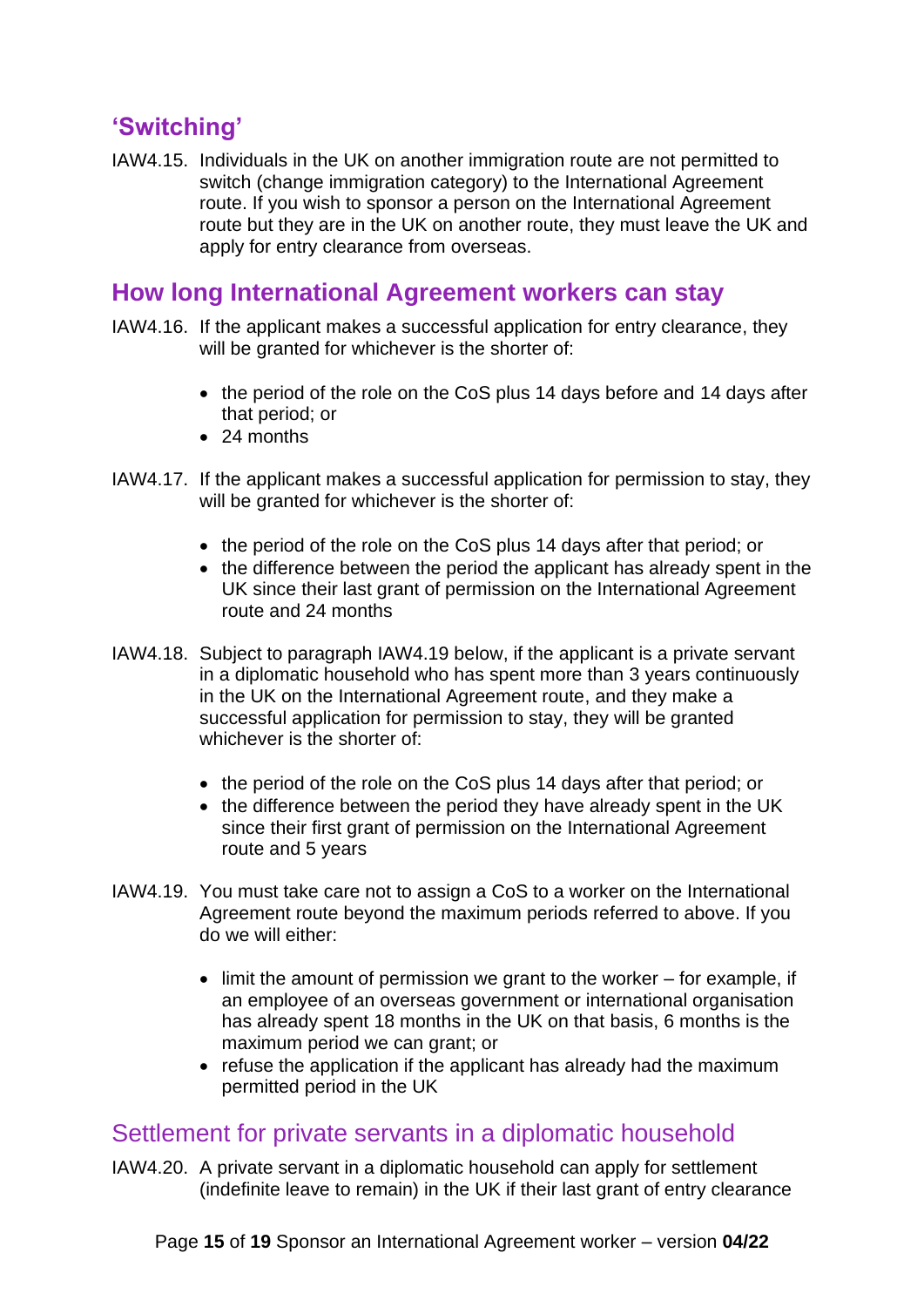on this route was under the rules in place before 6 April 2012, and they have since spent a continuous period of 5 years in the UK in this capacity. Applicants must show they have language ability on the Common European Framework of Reference for Languages in speaking and listening to at least level B1, and meet the Knowledge of Life in the UK requirement.

- IAW4.21. For further information on the requirements, see [Indefinite leave to remain](https://www.gov.uk/guidance/indefinite-leave-to-remain-if-you-have-a-tier-5-international-agreement-visa)  [if you have an International Agreement visa](https://www.gov.uk/guidance/indefinite-leave-to-remain-if-you-have-a-tier-5-international-agreement-visa) on GOV.UK.
- IAW4.22. A person who has been granted settlement does not need to be sponsored.

#### <span id="page-15-0"></span>**Further information**

- IAW4.23. You can find more information about the International Agreement route on the Temporary Work - [International Agreement visa](https://www.gov.uk/international-agreement-worker-visa) pages on GOV.UK.
- IAW4.24. You should also refer to sections S7 to S9 of [Part 2: Sponsor a worker](https://www.gov.uk/government/publications/workers-and-temporary-workers-guidance-for-sponsors-part-2-sponsor-a-worker) for further information on immigration requirements, conditions of stay, extension applications and change of employment applications.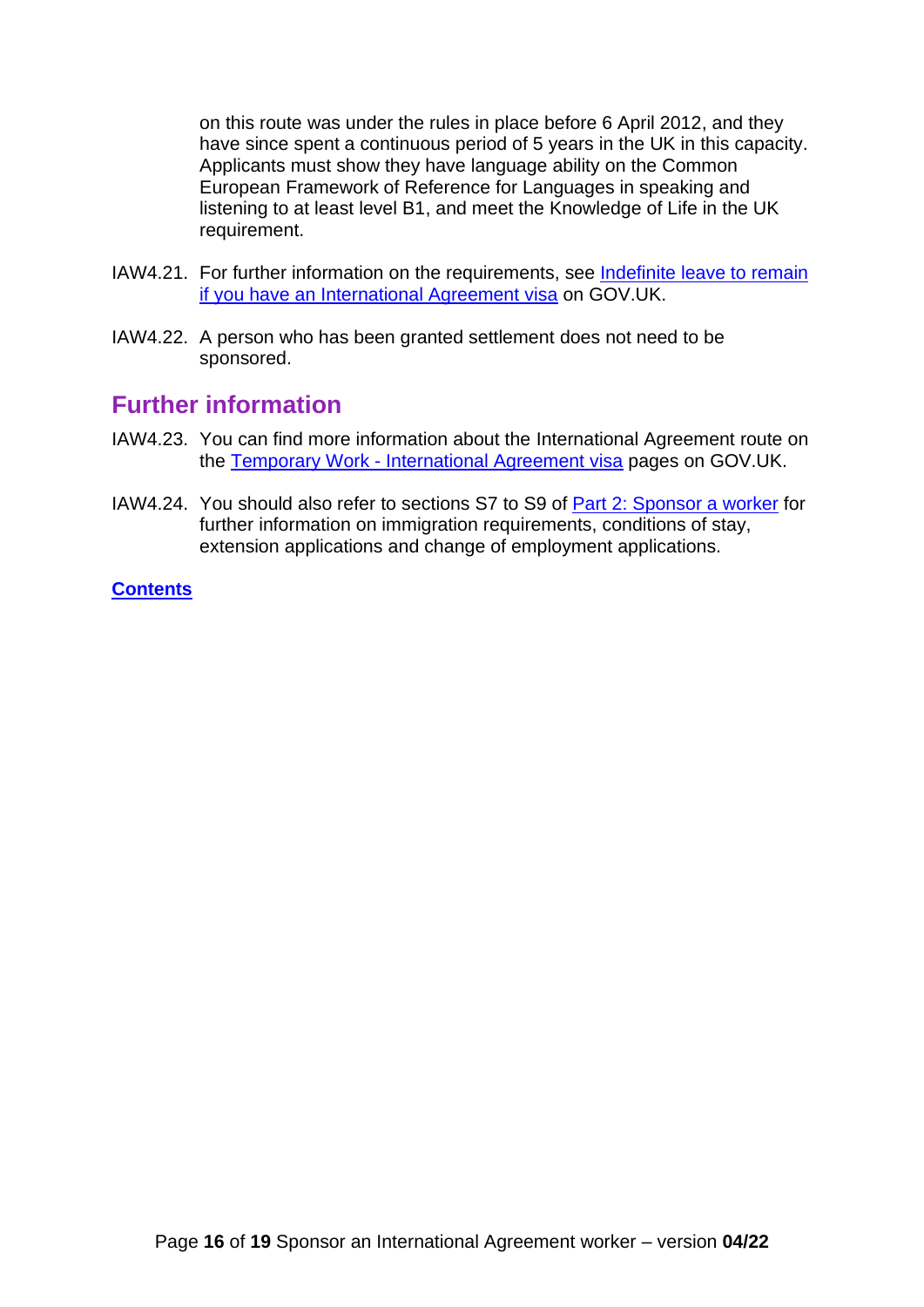## <span id="page-16-4"></span><span id="page-16-0"></span>IAW5. Certificate of Sponsorship for International Agreement workers

This section tells you how to assign a valid Certificate of Sponsorship to a worker on the International Agreement route.

#### <span id="page-16-1"></span>**Overview**

- IAW5.1. If you have followed all the rules in this guidance and you wish to sponsor a worker on the International Agreement route, you must assign them a valid Certificate of Sponsorship (CoS), using your [sponsorship](https://www.gov.uk/sponsor-management-system)  [management system \(SMS\)](https://www.gov.uk/sponsor-management-system) account.
- IAW5.2. Before assigning a CoS, you should satisfy yourself that the worker can meet the relevant [immigration requirements.](#page-12-3)
- IAW5.3. You cannot assign a CoS if you're a B-rated sponsor, unless you sponsored the application which led to the worker's last grant of permission and you're continuing to sponsor them in the same role. In all other cases, you must have an A-rating. For information on sponsor ratings, see [Part 1: Apply for a licence.](https://www.gov.uk/government/publications/workers-and-temporary-workers-guidance-for-sponsors-part-1-apply-for-a-licence)
- IAW5.4. For detailed information on what a CoS is, and how many you can assign, see section S2 of [Part 2: Sponsor a worker.](https://www.gov.uk/government/publications/workers-and-temporary-workers-guidance-for-sponsors-part-2-sponsor-a-worker)
- IAW5.5. You can find detailed technical guidance on how to assign a CoS on GOV.UK: [User manuals: sponsorship management system \(SMS\)](https://www.gov.uk/government/collections/sponsorship-information-for-employers-and-educators#user-manuals:-sponsorship-management-system-(sms)) – see in particular manual 8.

#### <span id="page-16-2"></span>**Fees**

IAW5.6. You must pay a fee for each CoS you assign – see the ['UK visa fees'](https://www.gov.uk/government/publications/visa-regulations-revised-table) page on GOV.UK for information on current fee levels.

### <span id="page-16-3"></span>**Use of the CoS**

- IAW5.7. Once you have assigned a CoS, the worker must use it within 3 months to apply for:
	- entry clearance (a visa) if they are outside the UK
	- permission to stay if they are in the UK and eligible to extend their permission on the International Agreement route
- IAW5.8. If the CoS was assigned more than 3 months before the date of application, we may reject the worker's application and not consider it.
- IAW5.9. The worker must not apply for entry clearance or permission to stay more

Page **17** of **19** Sponsor an International Agreement worker – version **04/22**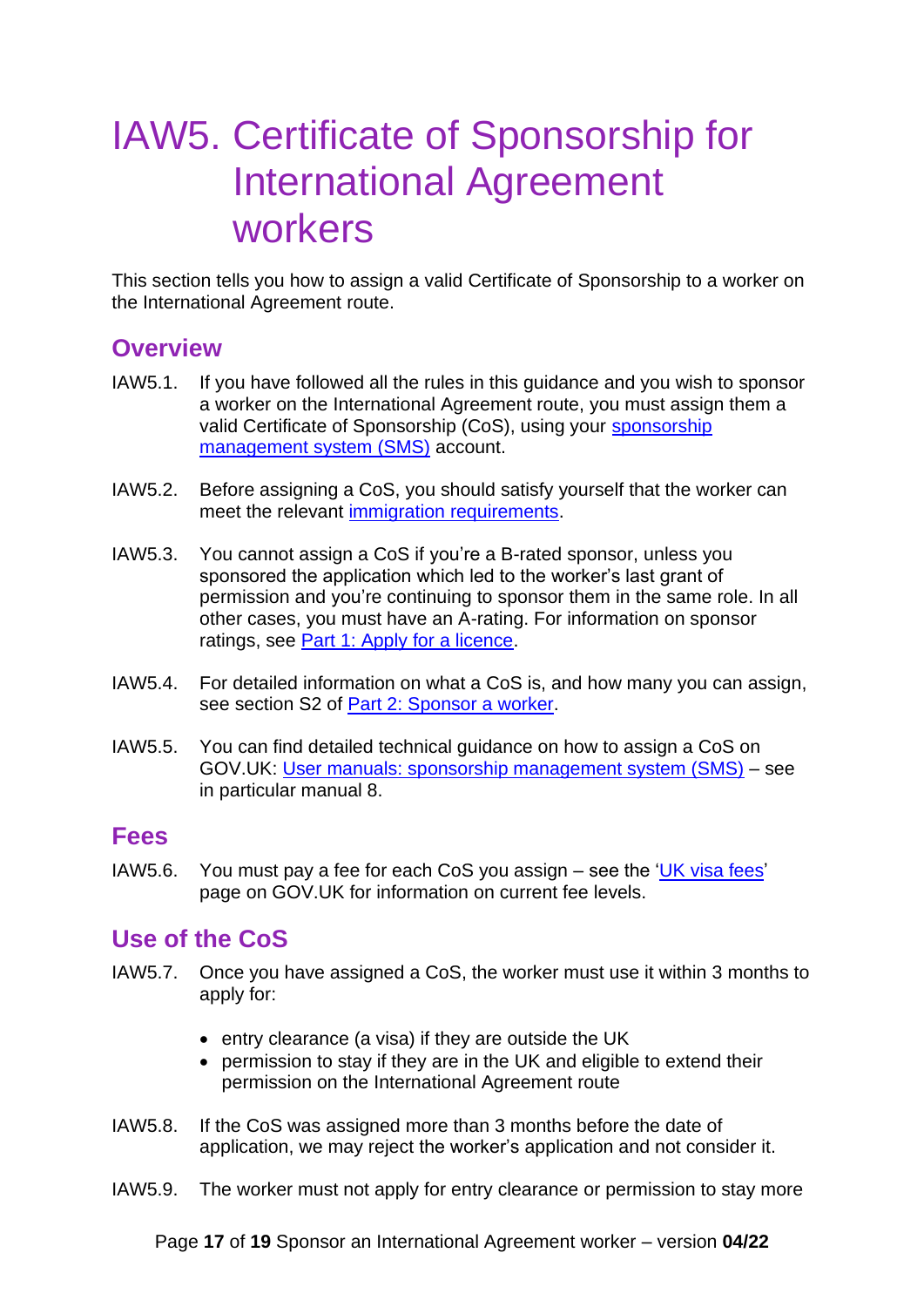than 3 months before the start date recorded on their CoS. If they do, we will refuse their application.

- IAW5.10. We will also refuse the application if the CoS:
	- has been withdrawn by you or cancelled by the Home Office see [section S6](https://www.gov.uk/government/publications/workers-and-temporary-workers-guidance-for-sponsors-part-2-sponsor-a-worker/workers-and-temporary-workers-guidance-for-sponsors-part-2-sponsor-a-worker-general-information-accessible-version#Cancelling-or-withdrawing-a-CoS) of Part 2: Sponsor a worker for information on when a CoS can be withdrawn or cancelled
	- was used in a previous application that was refused

### <span id="page-17-0"></span>**What the CoS must confirm**

- IAW5.11. For a CoS to be valid, it must meet the relevant requirements of the Immigration Rules in paragraph IA 4.1 of [Appendix Temporary Work -](https://www.gov.uk/guidance/immigration-rules/immigration-rules-appendix-t5-temporary-worker-international-agreement-worker) [International Agreement.](https://www.gov.uk/guidance/immigration-rules/immigration-rules-appendix-t5-temporary-worker-international-agreement-worker)
- IAW5.12. By assigning a CoS on the International Agreement route, you guarantee that the worker:
	- fully meets the [eligibility criteria](#page-10-0) for the specific type of employment they will be doing
	- genuinely intends and is able to do the work for which they are being sponsored
	- will not take employment other than that for which their CoS is assigned and will otherwise comply with their conditions of stay (note that employees of an overseas government or international organisation can also take 'supplementary employment') – see section S8 of  $Part 2$ : [Sponsor a worker](https://www.gov.uk/government/publications/workers-and-temporary-workers-guidance-for-sponsors-part-2-sponsor-a-worker) for further guidance on conditions of stay
	- will leave the UK when their permission expires, unless they qualify for an extension of stay or permission on another immigration route
- IAW5.13. You also guarantee that any employment will conform to relevant UK employment legislation, such as the [National Minimum Wage](https://www.gov.uk/national-minimum-wage) and [Working](https://ec.europa.eu/social/main.jsp?catId=706&langId=en&intPageId=205) Time Regulations.
- IAW5.14. The CoS must confirm all of the following:
	- that you are sponsoring the worker on the International Agreement route
	- the worker's personal information (such as name, date of birth, nationality), passport details and contact details
	- the start and end date of their employment see Part 2: Sponsor a [worker](https://www.gov.uk/government/publications/workers-and-temporary-workers-guidance-for-sponsors-part-2-sponsor-a-worker/workers-and-temporary-workers-guidance-for-sponsors-part-2-sponsor-a-worker-general-information-accessible-version#start) for guidance on entering start and end dates
	- total weekly hours of work
	- where the worker will carry out their employment this should include their main work address and any other regular work addresses, if relevant
	- whether the worker was sourced through an agent and, if so, details of that agent
	- the job title